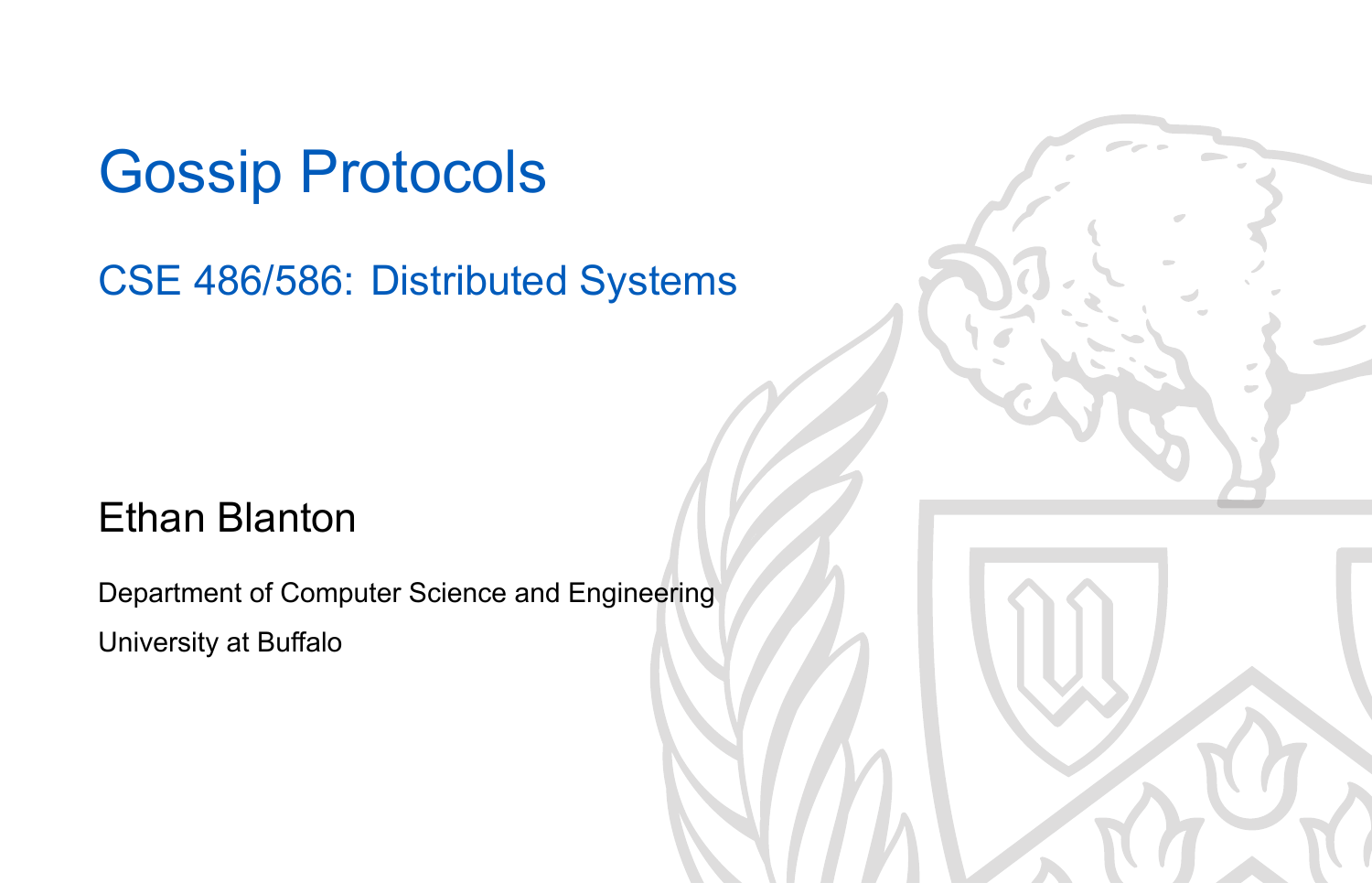### Gossip

The multicast protocols we have looked at have common properties:

**Introduction** Cossip LPB Using Gossip Summary References

- Processes must know all other processes
- Message count of *O*(*|G|*) for unreliable or for *O*(*|G|* 2 ) reliable transmission
- **Messages are either unreliable or always received**

#### Gossip protocols can provide:

- $\blacksquare$  Processes must know a small fraction of other processes
- Typically  $O(|G| \log |G|)$  messages per multicast
- **Messages are probabilistically received by all correct** processes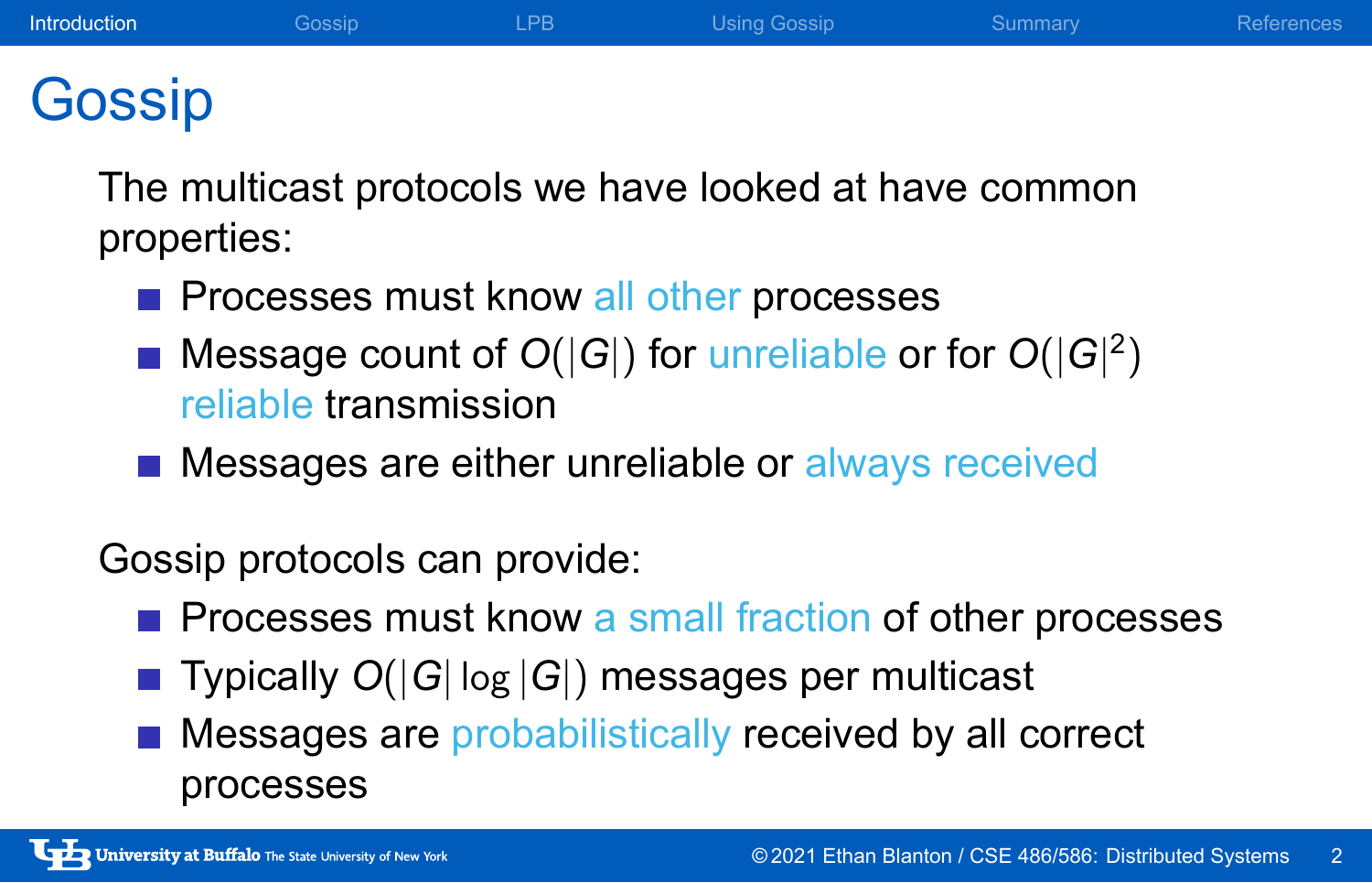### **Origins**

Gossip protocols have their origins in epidemiology.<sup>1</sup>

An epidemiology book [1] was noticed by computer scientists [2].

**Introduction** Gossip LPB Using Gossip Summary References

It describes epidemics as proceeding in rounds of infection.

In gossip protocols, as in epidemiology, a process is either:

- Susceptible to infection by a new message
- $\blacksquare$  Infected by a new message and capable of retransmitting it
- Removed from the set of infected processes (and now "immune" to the message)

<sup>1</sup>Seems apropos in 2021, doesn't it?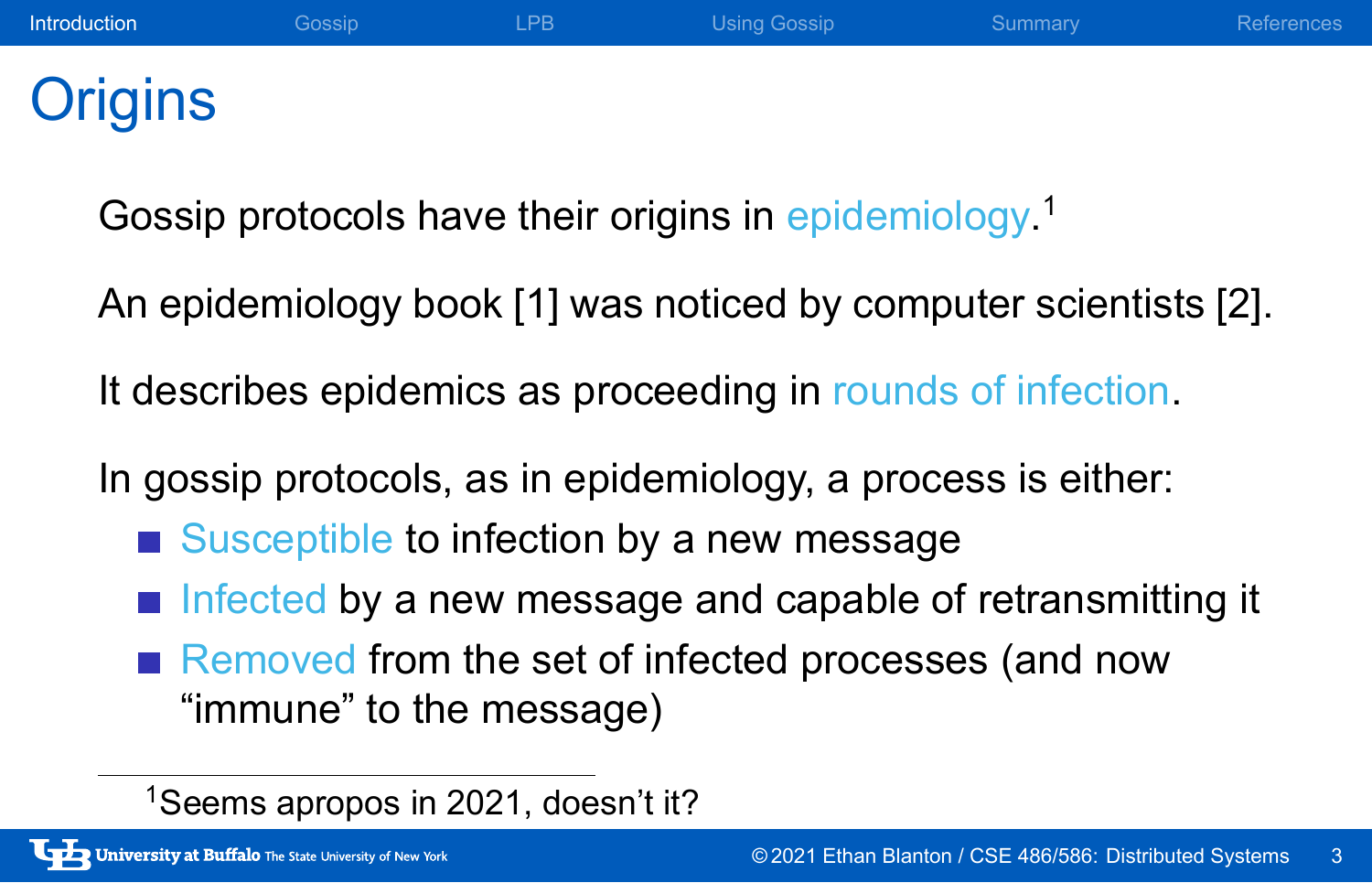#### Introduction **Gossip Constant Constant COSS CONSTANT CONSTANT CONSTANT CONSTANT CONSTANT CONSTANT CONSTANT CONST**

# Simple Multicast



*|G|* processes, *|G|* messages.

If a message is lost or the sender fails, messages are lost.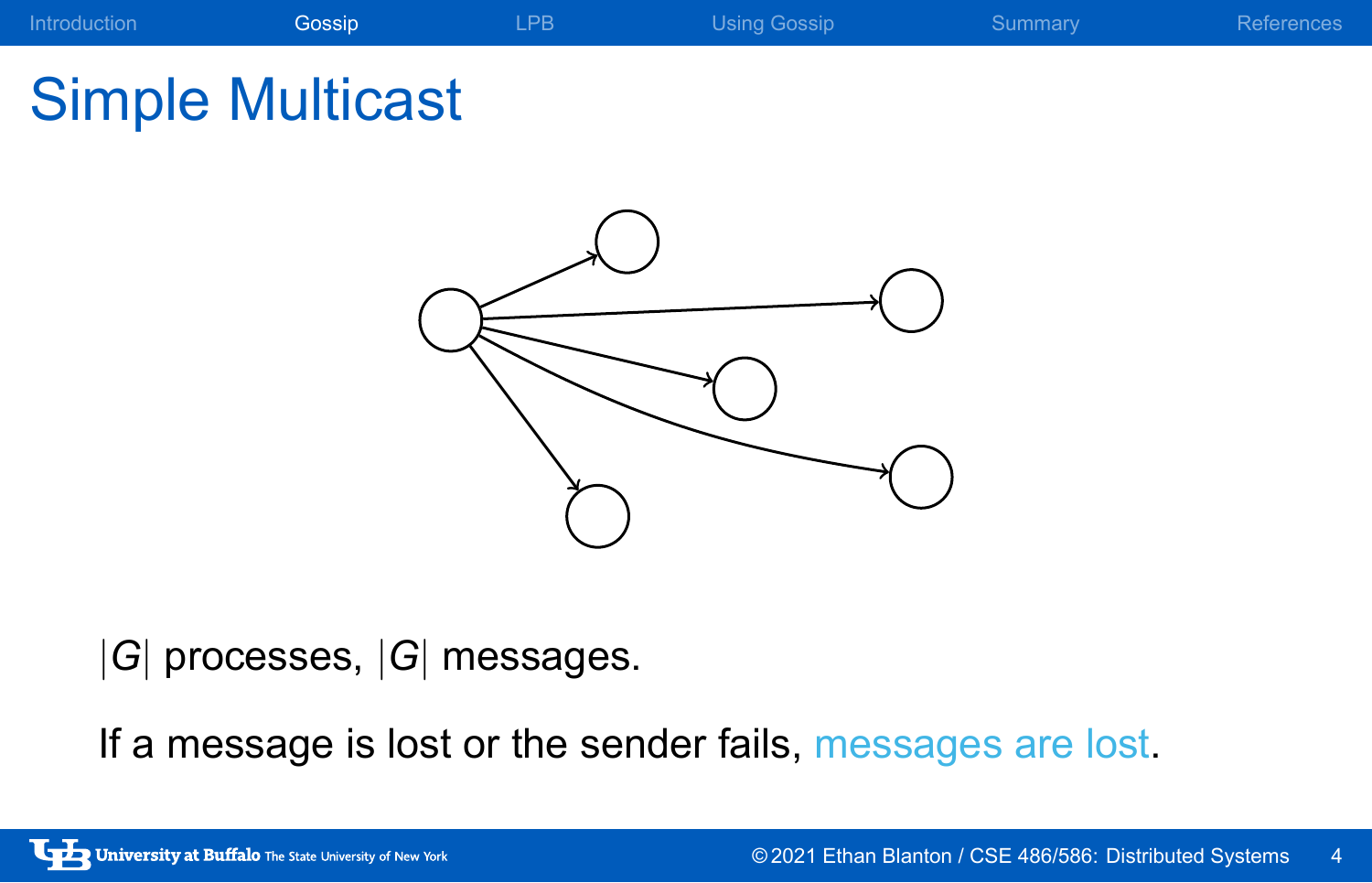#### Introduction **Gossip Constant Constant COSS CONSTANT CONSTANT CONSTANT CONSTANT CONSTANT CONSTANT CONSTANT CONST**

# Reliable Multicast



*|G|* processes, *|G|* <sup>2</sup> messages.

If any correct process receives the message, all correct processes receive the message.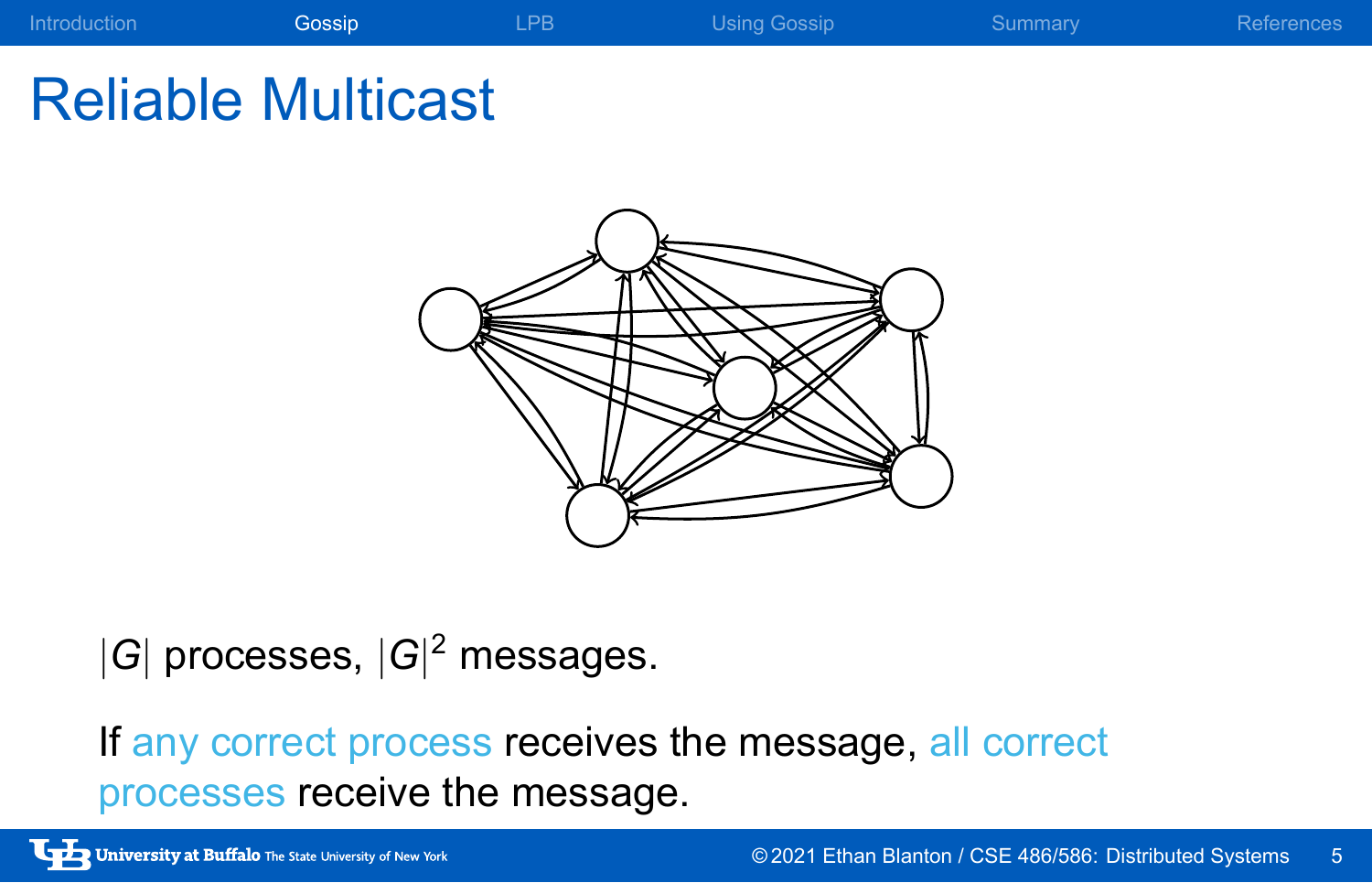

Gossip proceeds in rounds.

A process decides that it wants to multicast a message *m*.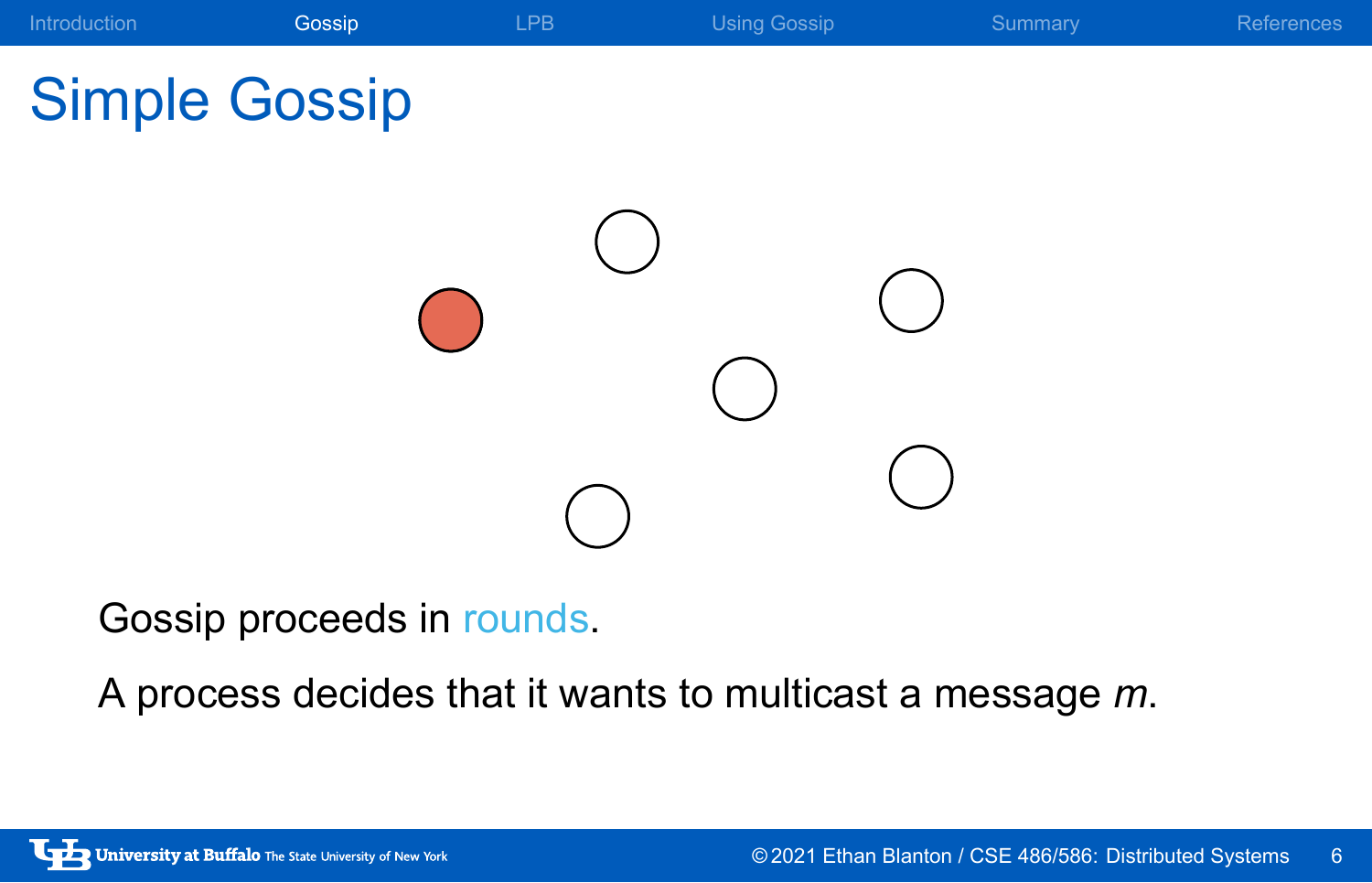

It multicasts it to *k* randomly selected processes.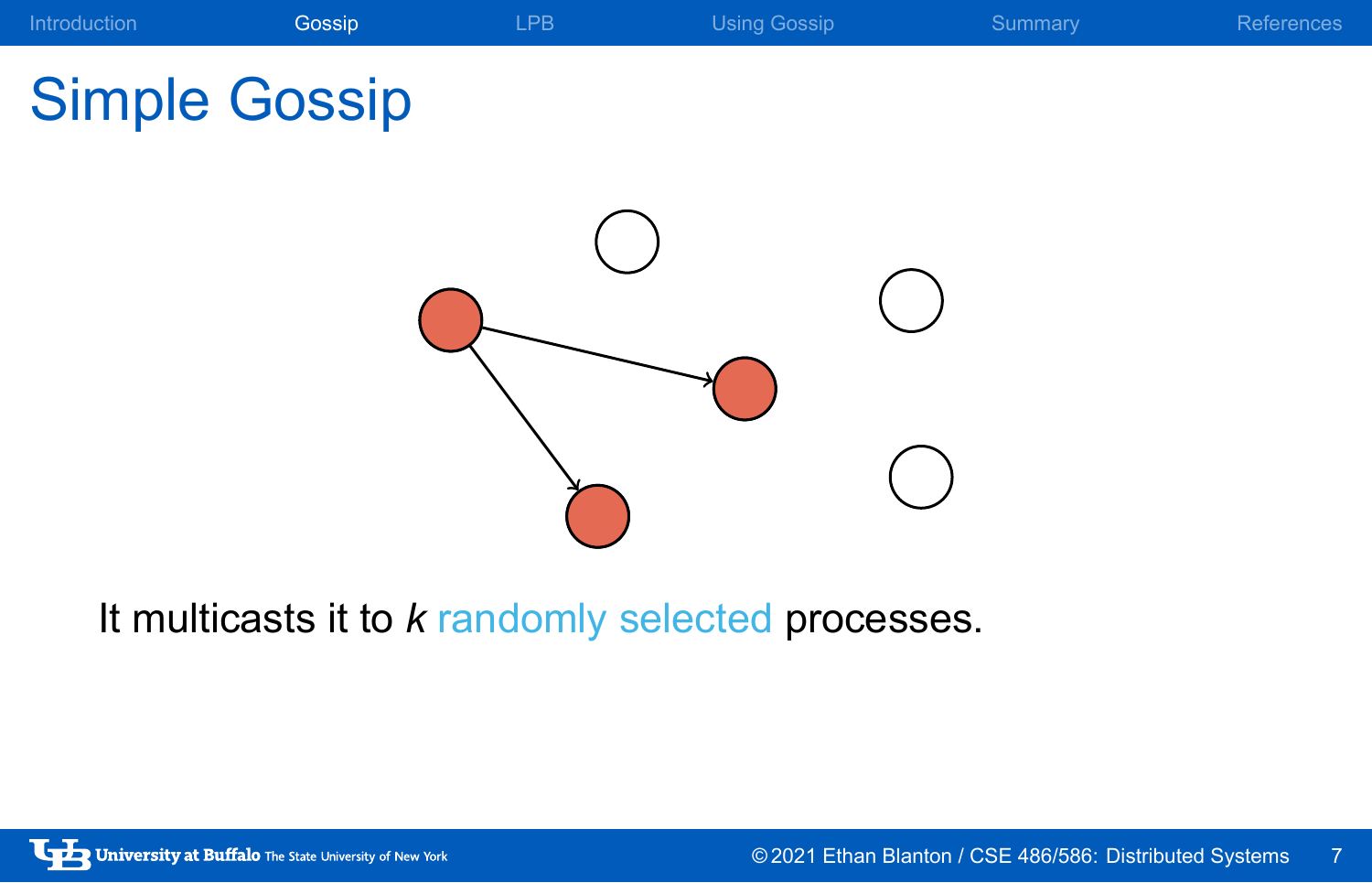

If a process hears *m* for the first time, it re-multicasts.

Each such process chooses *k* randomly selected processes.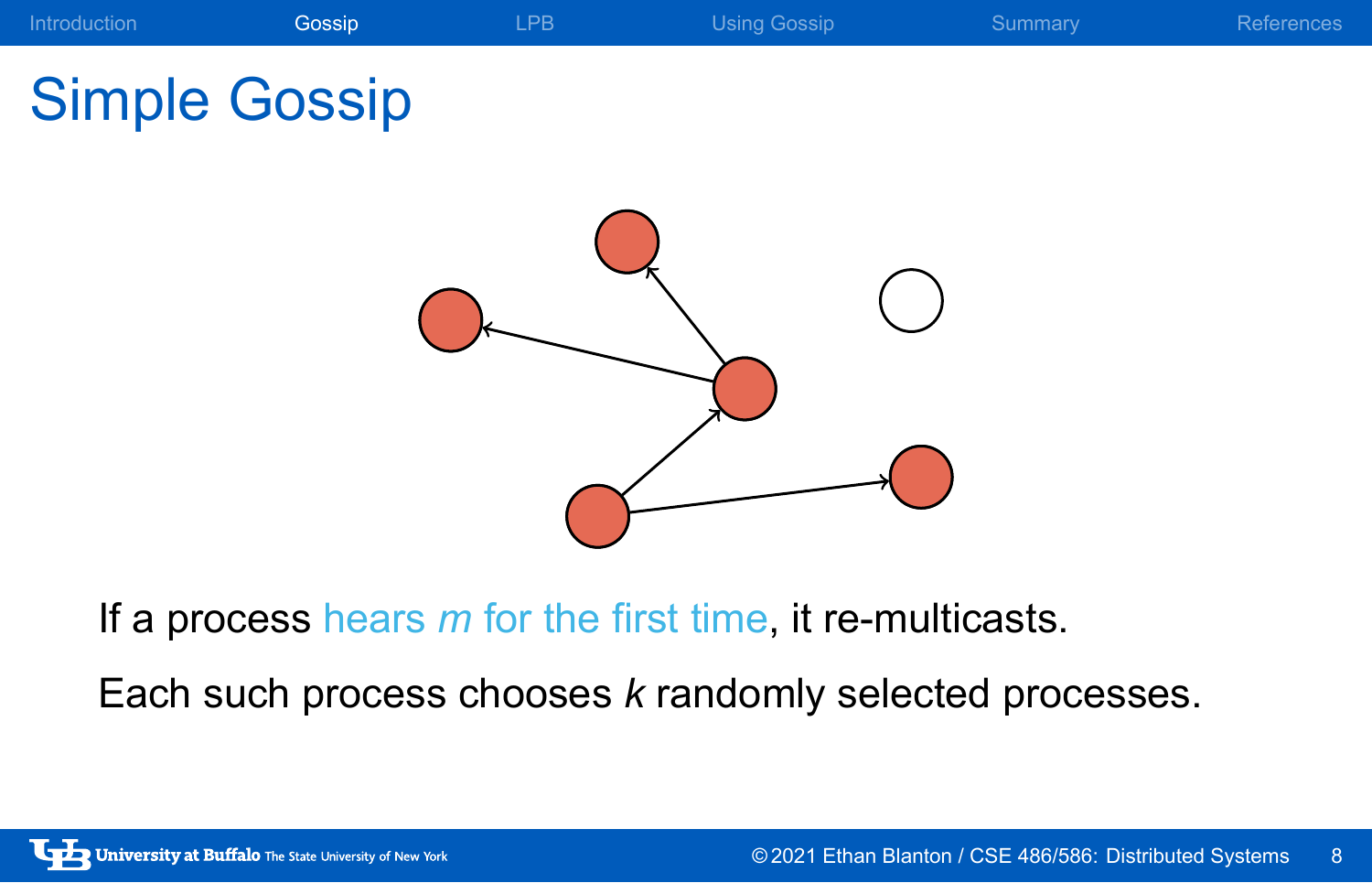

University at Buffalo The State University of New York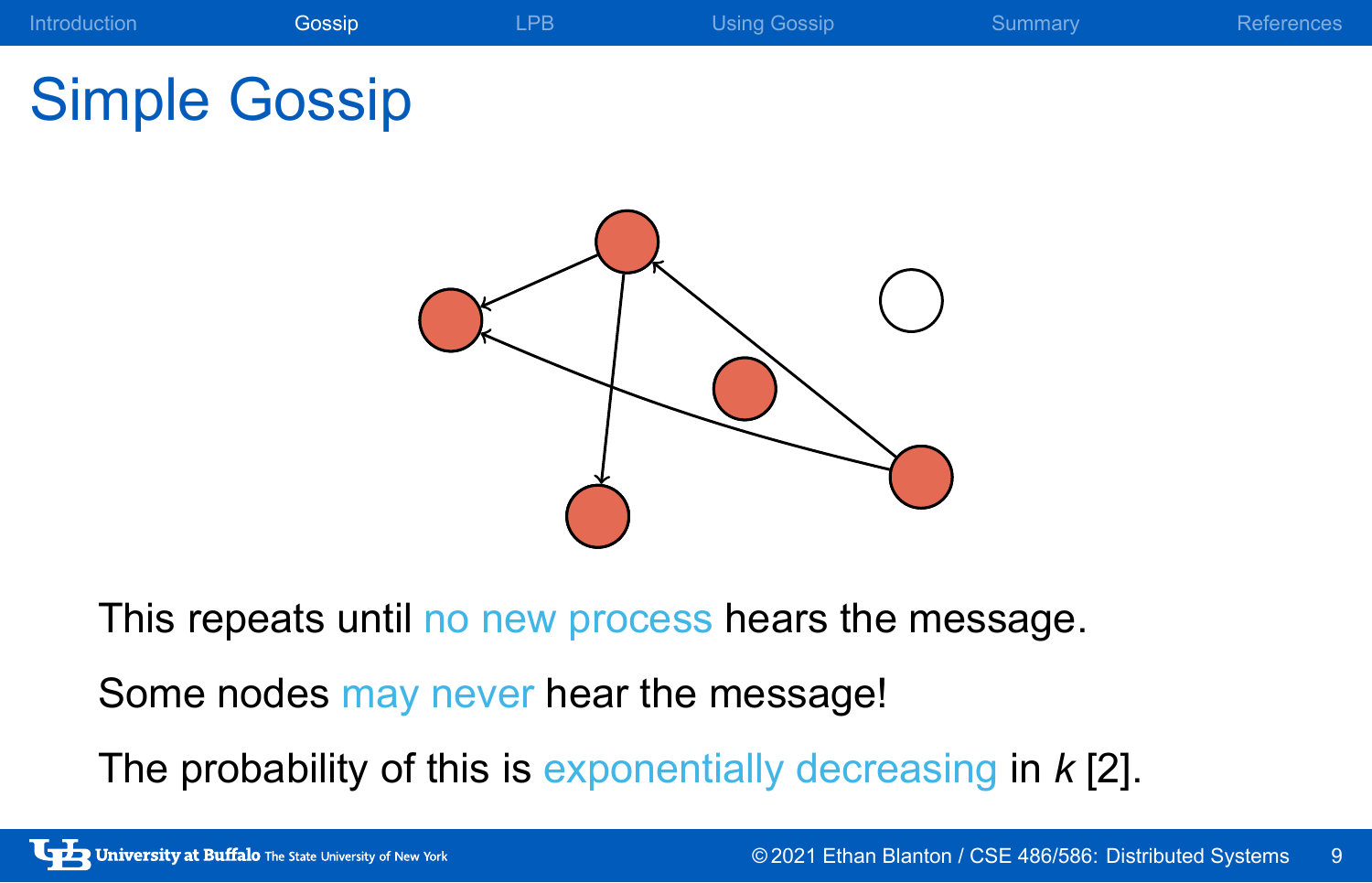## Benefits of Gossip

Far fewer than  $O(|G|^2)$  messages even with  $k \gg 1$ . (Bounded above by *k · |G|*.)

Only one process must hear the message to start an epidemic.

Introduction **Gossip LPB** Using Gossip Summary References

Every process receives every message with high probability.

Message loss and process failure are tolerated by raising *k*.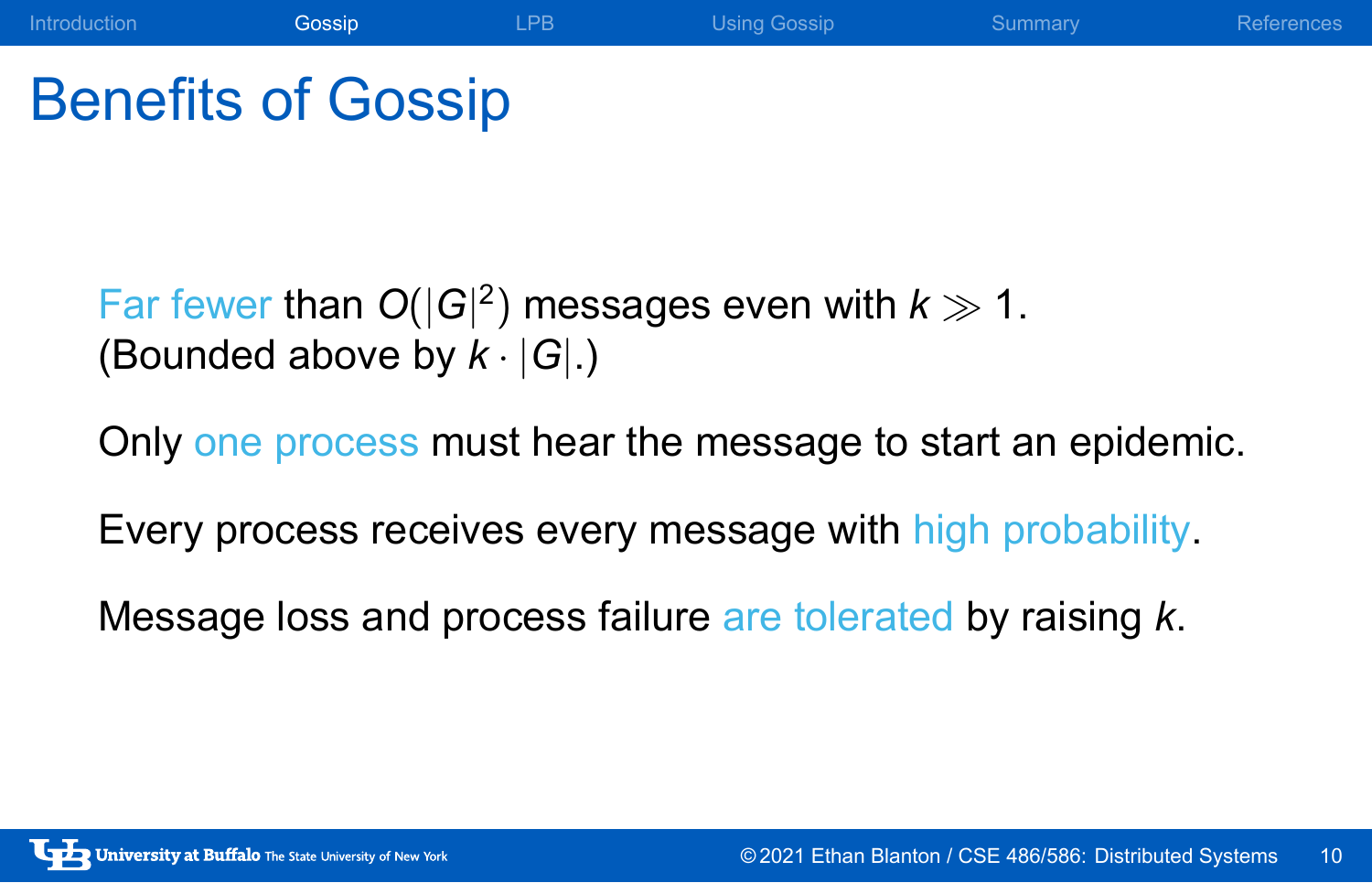# Disadvantages of Gossip

Some processes may not receive a message even without failure.

Small groups require *k ≈ |G|* anyway.

Delay between first transmission and final infection can be large.

Introduction **Gossip LPB** Using Gossip Summary References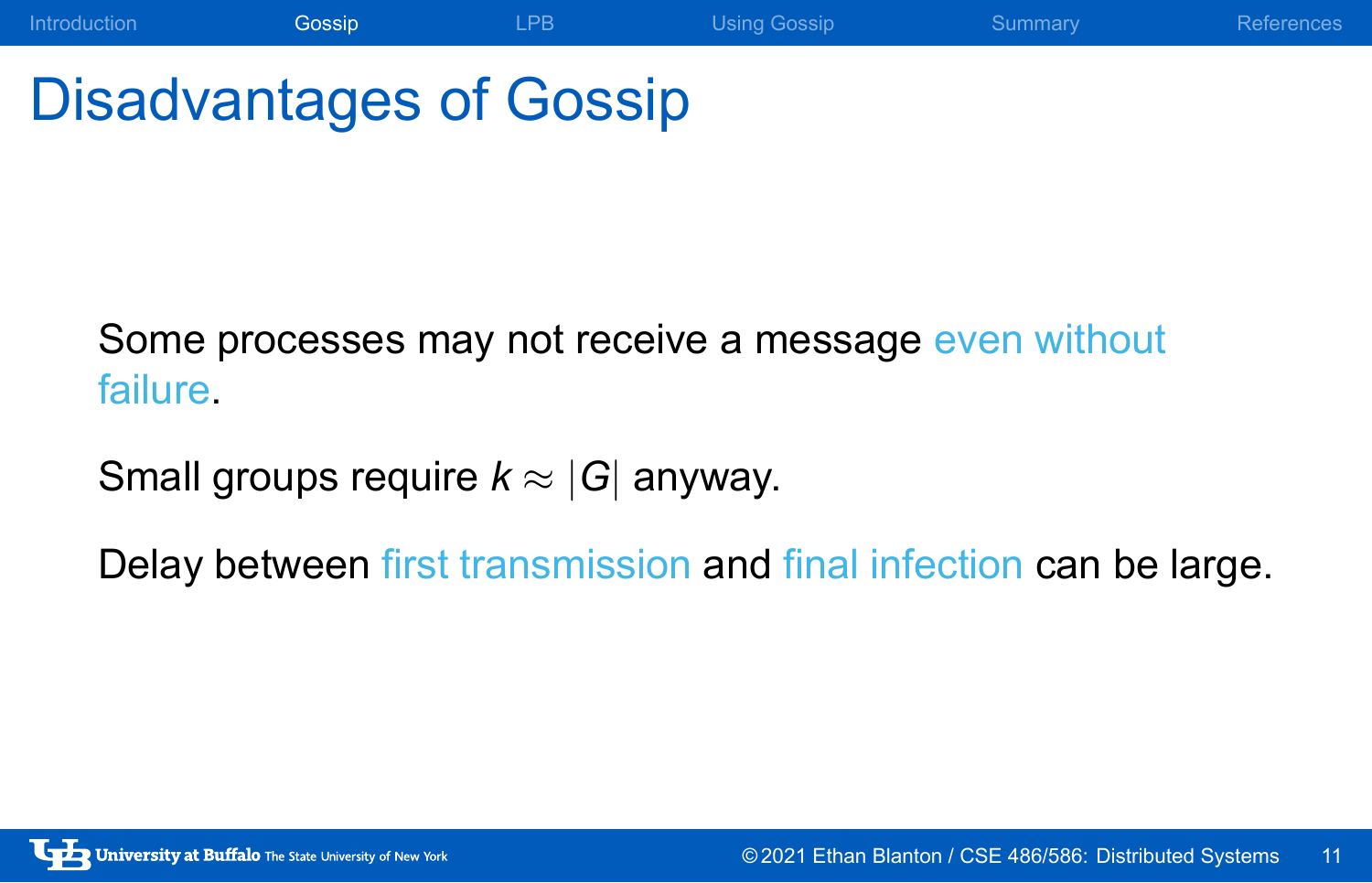# Lightweight Probabilistic Broadcast

Lightweight Probabilistic Broadcast [3] (*lpbcast*) uses gossip for:

Introduction Cossip **LPB** Using Gossip Summary References

- **Message distribution**
- Group membership

This allows:

- **Large groups**
- Dynamic membership
- Configurable reliability
- Low message traffic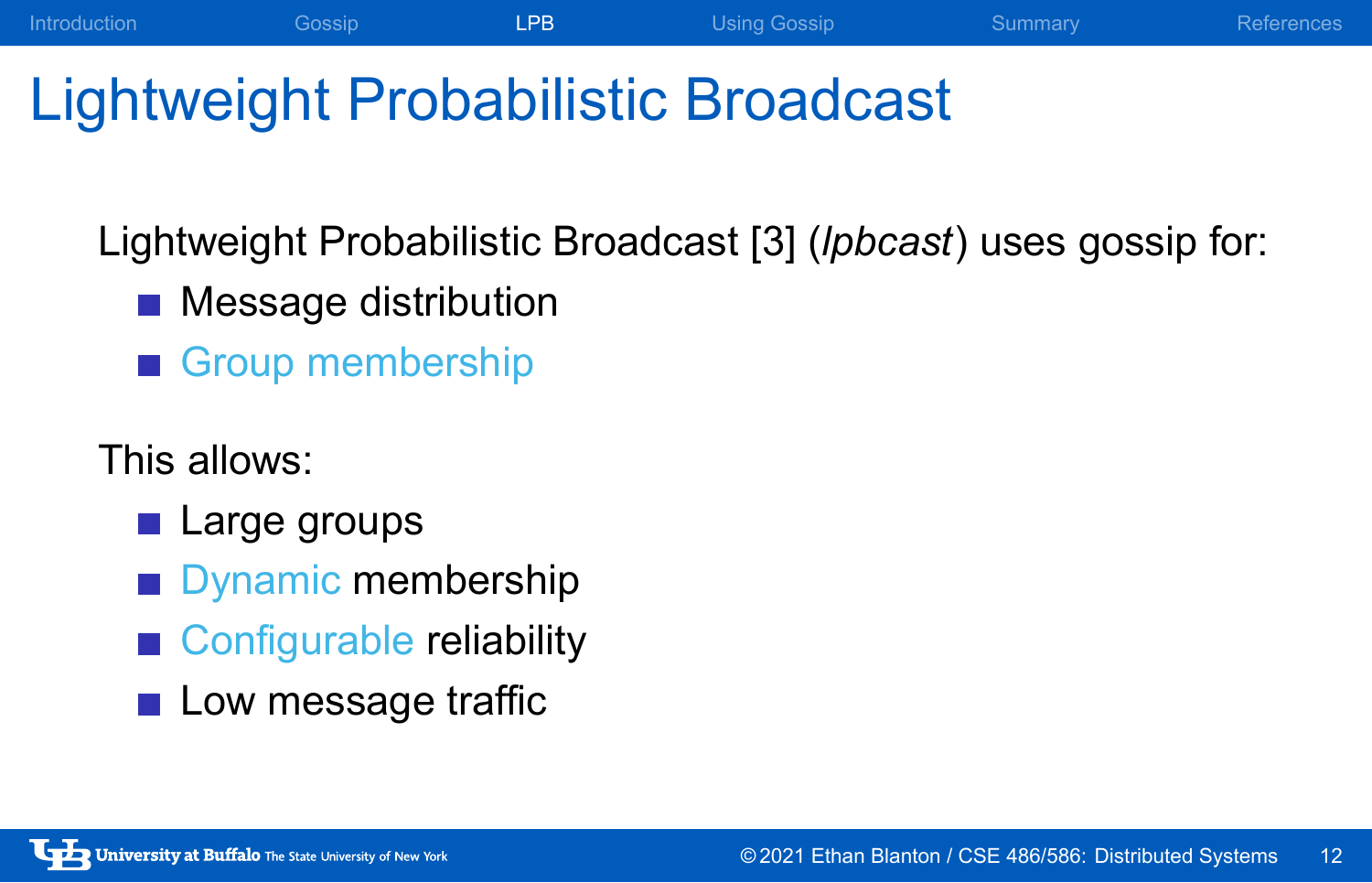### *LPBCast* Actions

*LPBCast* uses publish-subscribe terminology.

#### In *lpbcast*, processes can:

- Subscribe to a topic (join a group)
- **Unsubscribe from a topic (leave a group)**
- Send notifications (messages) to a topic (group)

All of these actions are communicated via one message type.

Introduction Cossip **LPB** Using Gossip Summary References

Unlike simple gossip, messages are sent on a heartbeat.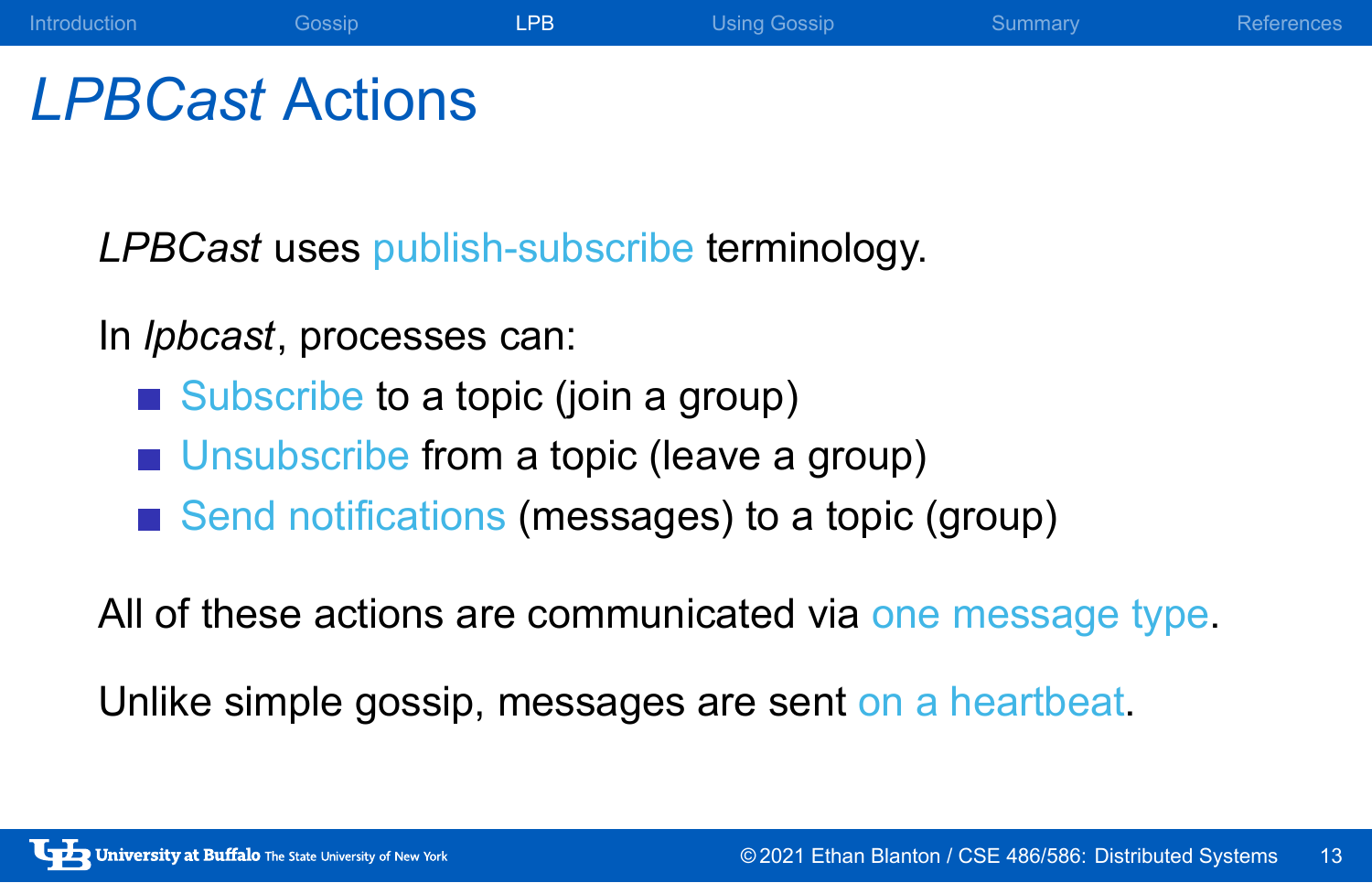## **Notifications**

A notification in *lpbcast* is a message to be sent.

Every notification has an associated unique ID.

Processes keep track of:

- Recently-seen notifications in the variable *events*
- The identifiers of recently-seen notifications in *eventIds*

Introduction Cossip **LPB** Using Gossip Summary References

The rules for keeping track of these are different.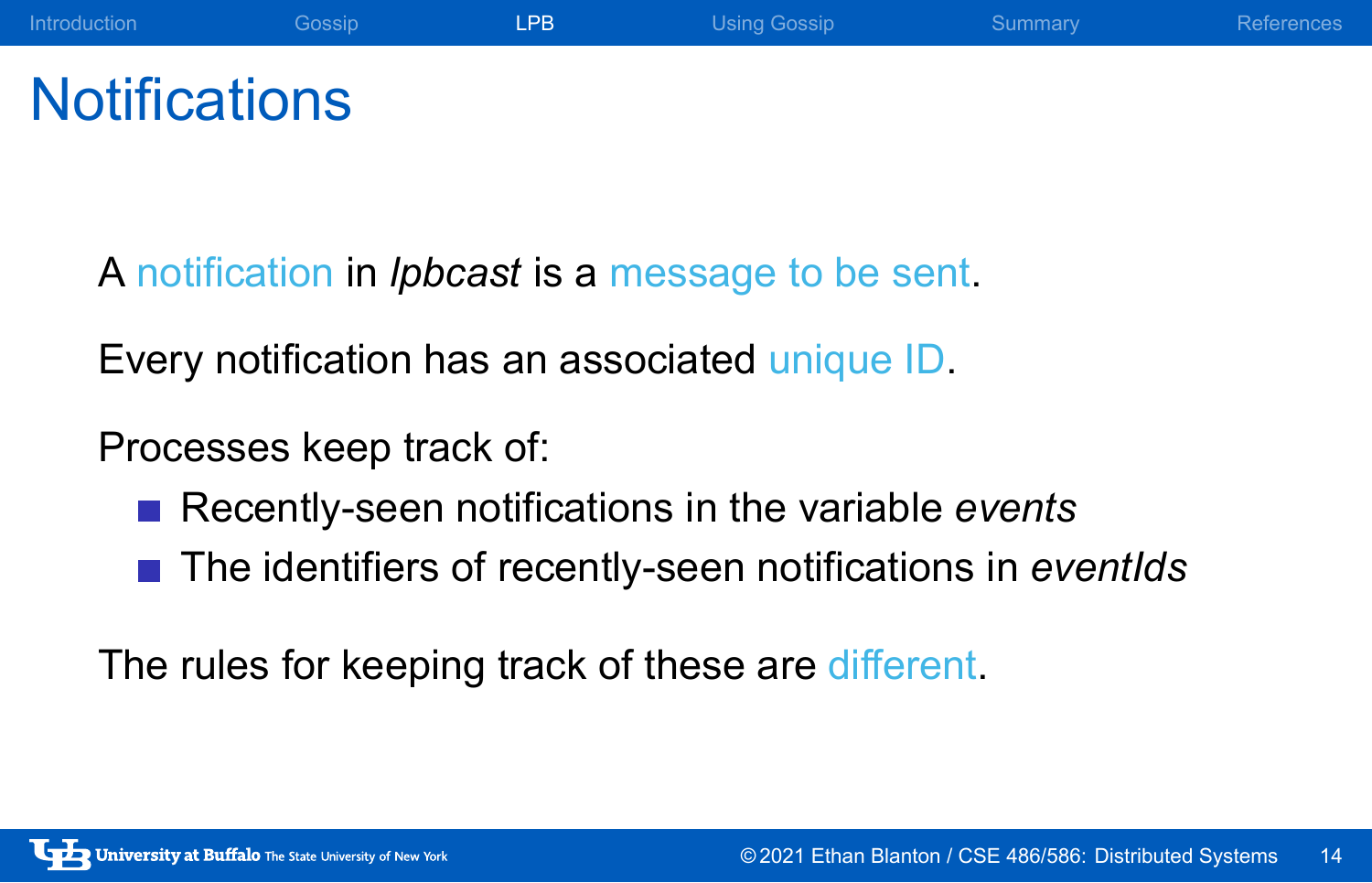# **Subscriptions**

Processes subscribed to the *lpbcast* topic are group members.

Introduction Cossip **LPB** Using Gossip Summary References

Processes keep track of:

- Recently subscribed processes in *subs*
- Recently unsubscribed processes in *unSubs*
- Exactly *l* processes believed to be subscribed in *view*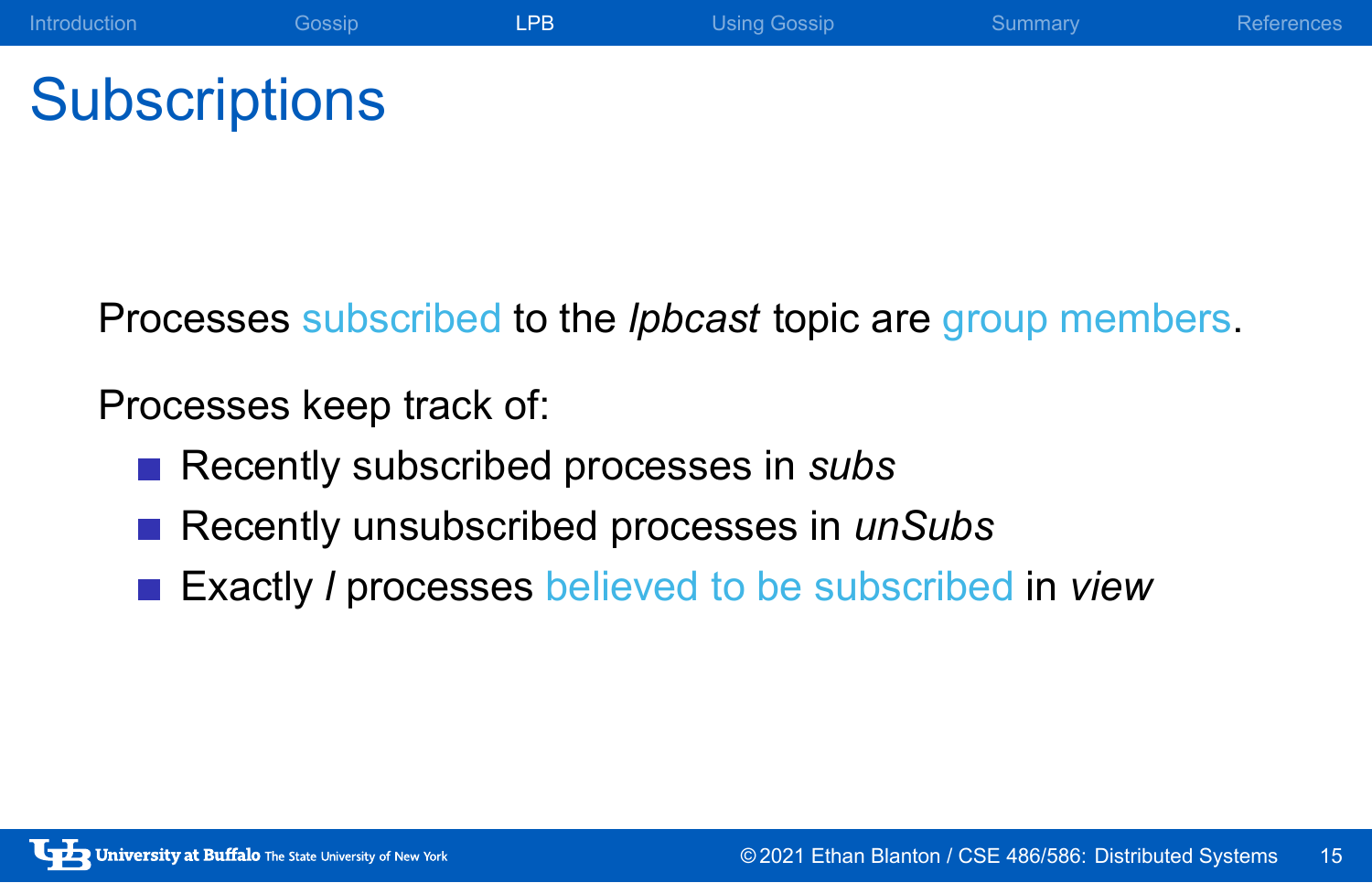### Messages in *lpbcast*

Each *lpbcast* process sends a message to *F* processes every *T* ms.

Introduction **Gossip LPB** Using Gossip Summary References

Every *lpbcast* message contains:

- A list of all new notifications since the last message.
- A list of some recent notifications
- A list of some recent subscriptions
- A list of some recent unsubscriptions

The total number of messages sent per *T* ms is exactly *F · |G|*.

Note that *F* is like the *k* from our previous gossip example!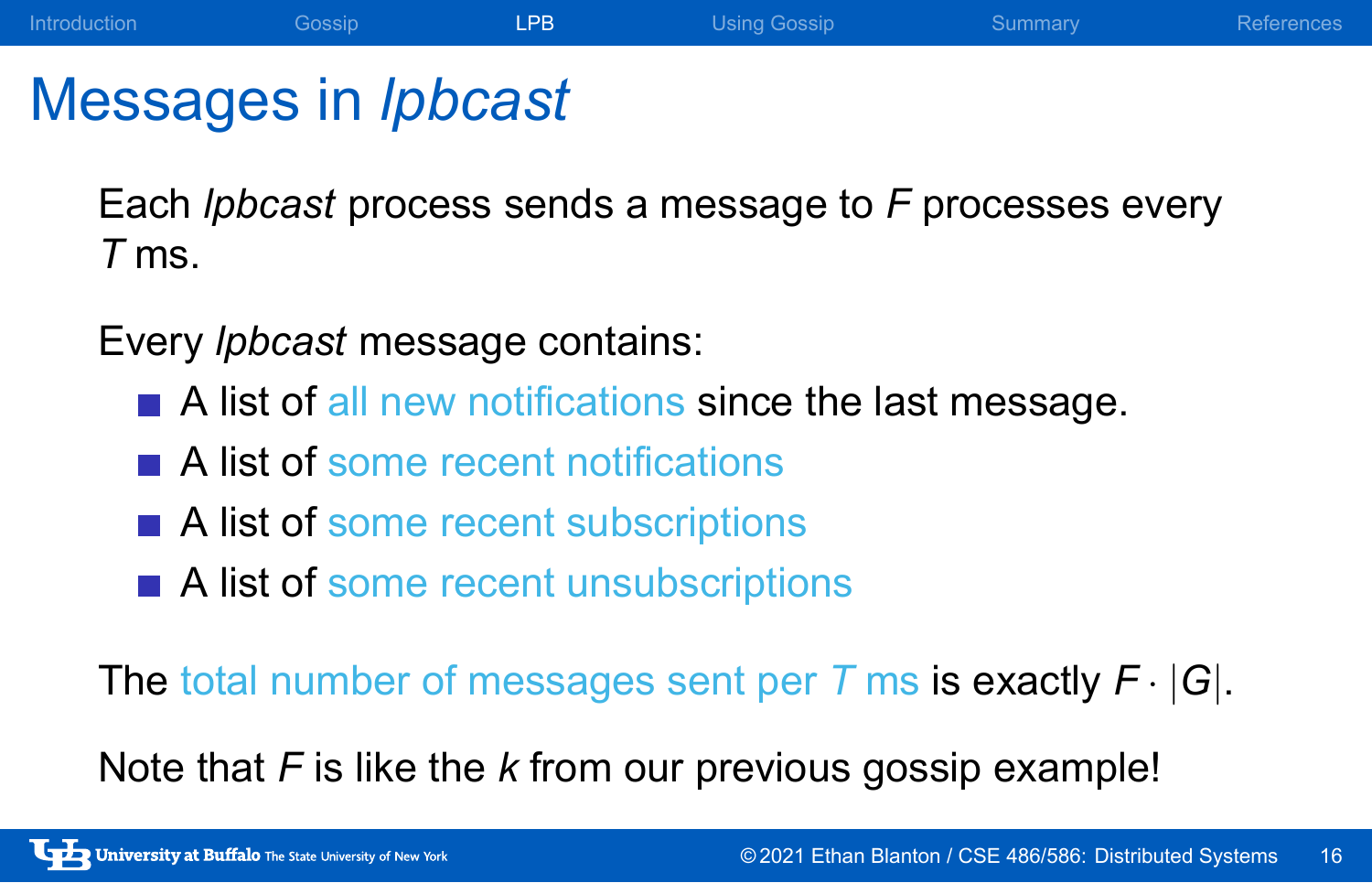### Receiving Messages

Upon receiving a message, a *lpbcast* process will:

1. Update its *view* and *unSubs* from the recent unsubscriptions

Introduction Gossip **LPB** Using Gossip Summary References

- 2. Update its *view* and *subs* from the recent subscriptions
- 3. Remove random elements from *subs* and *unSubs* until they reach a configurable size
- 4. Remove random elements from *view* until  $|$ *view* $| \leq l$
- 5. Deliver any new notifications
- 6. Update its *events* and *eventIds* with the new notifications
- 7. Remember event IDs for unknown events from the message
- 8. Remove random elements from *events* and *eventIds* until they reach a configurable size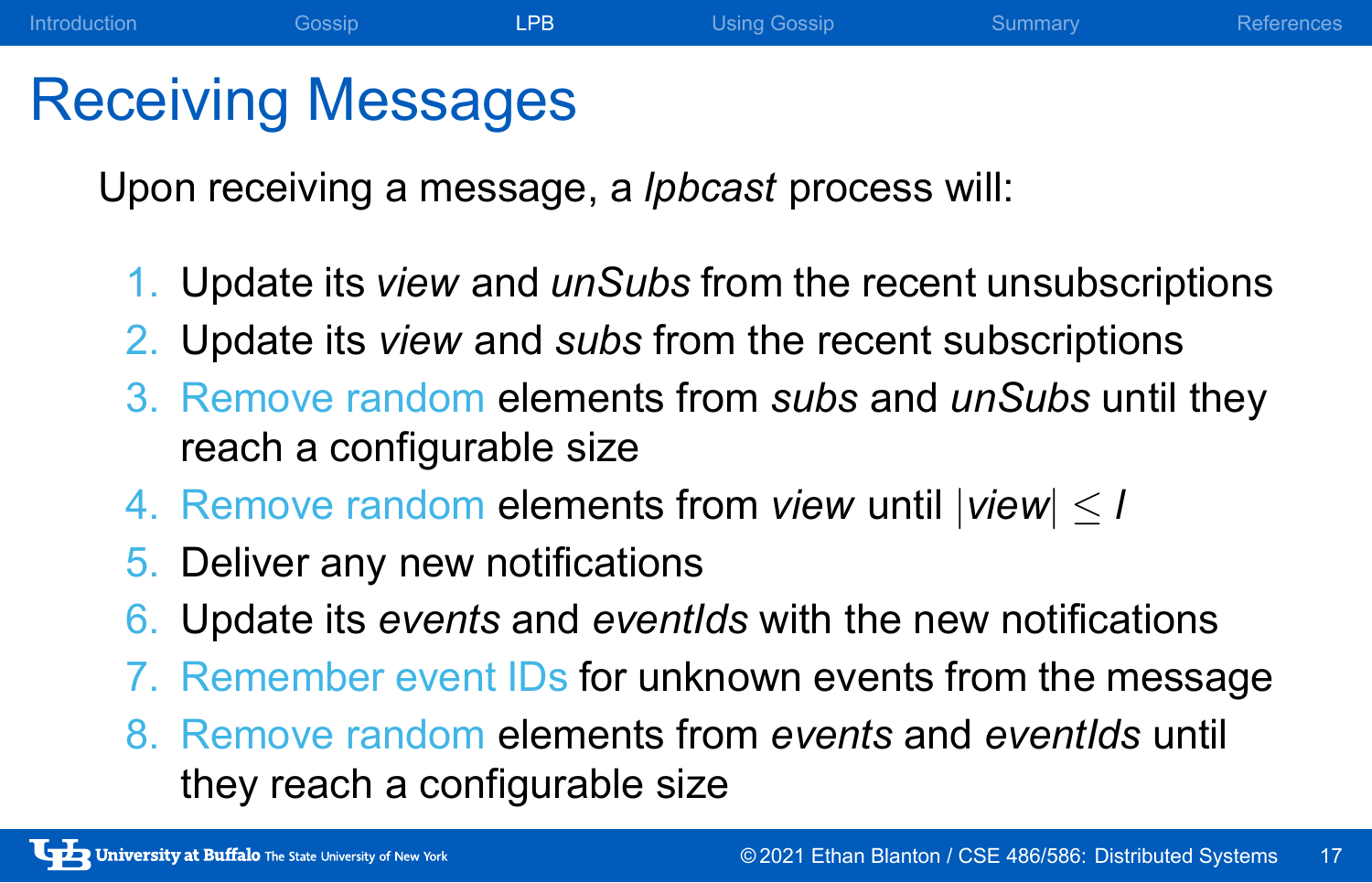# Probability and Reliability

Items are removed uniformly at random from each set: *events*, *eventIds*, *subs*, *unSubs*, *view*

Introduction Cossip **LPB** Using Gossip Summary References

The set sizes are configured taking into account:

- The expected number of subscribers
- The probability of process failures
- The probability of message loss

#### Note that:

- notifications are sent only once
- **exentIds** is pruned randomly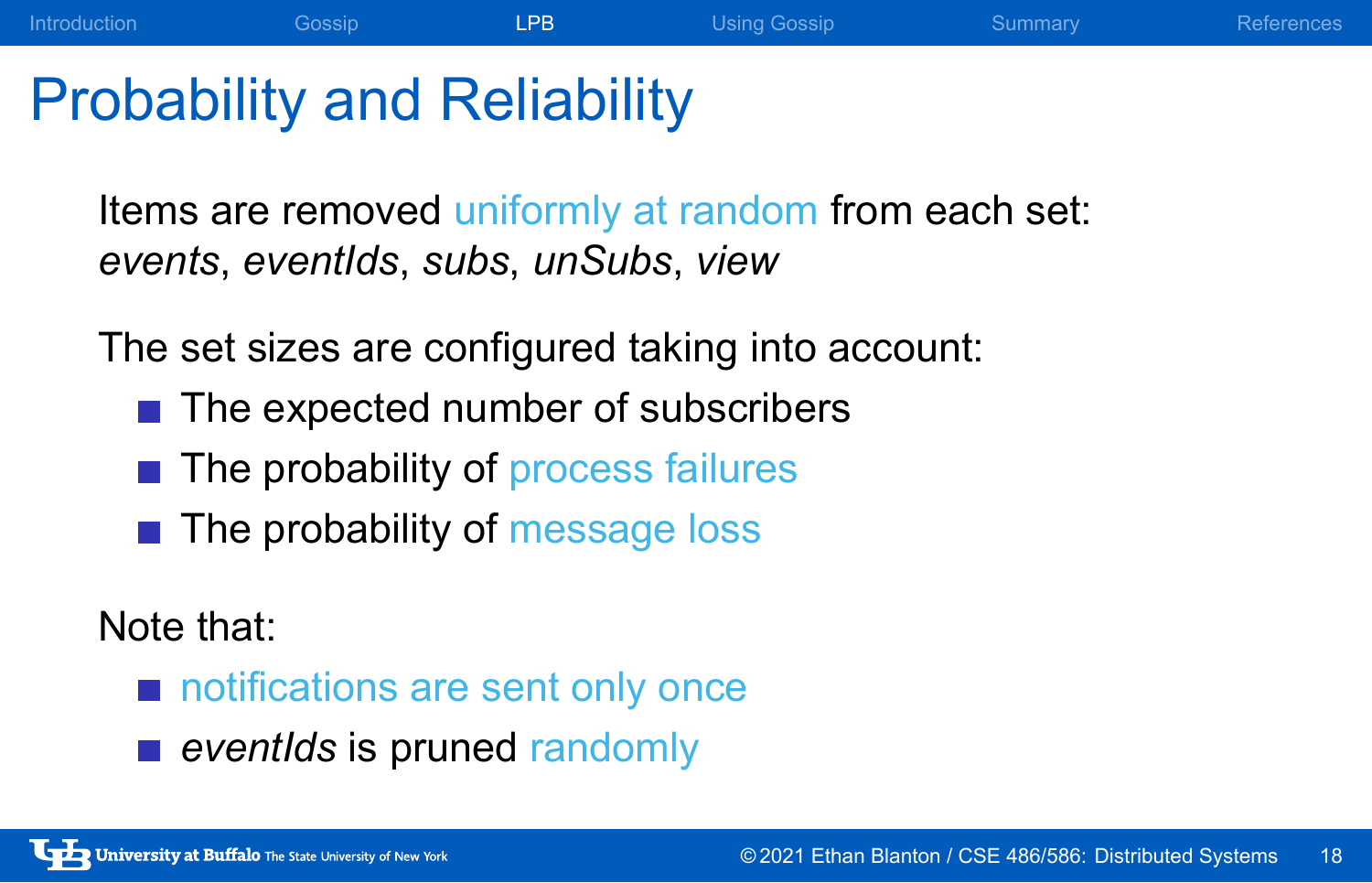## **Subscriptions**

To subscribe to the topic, a process must send a request to any subscribed process.

Introduction Cossip **LPB** Using Gossip Summary References

If it does not start receiving notifications, it tries again.

A subscribed process periodically gossips its subscription.

To unsubscribe from a topic, it gossips its unsubscription.

Failed processes are eventually forgotten.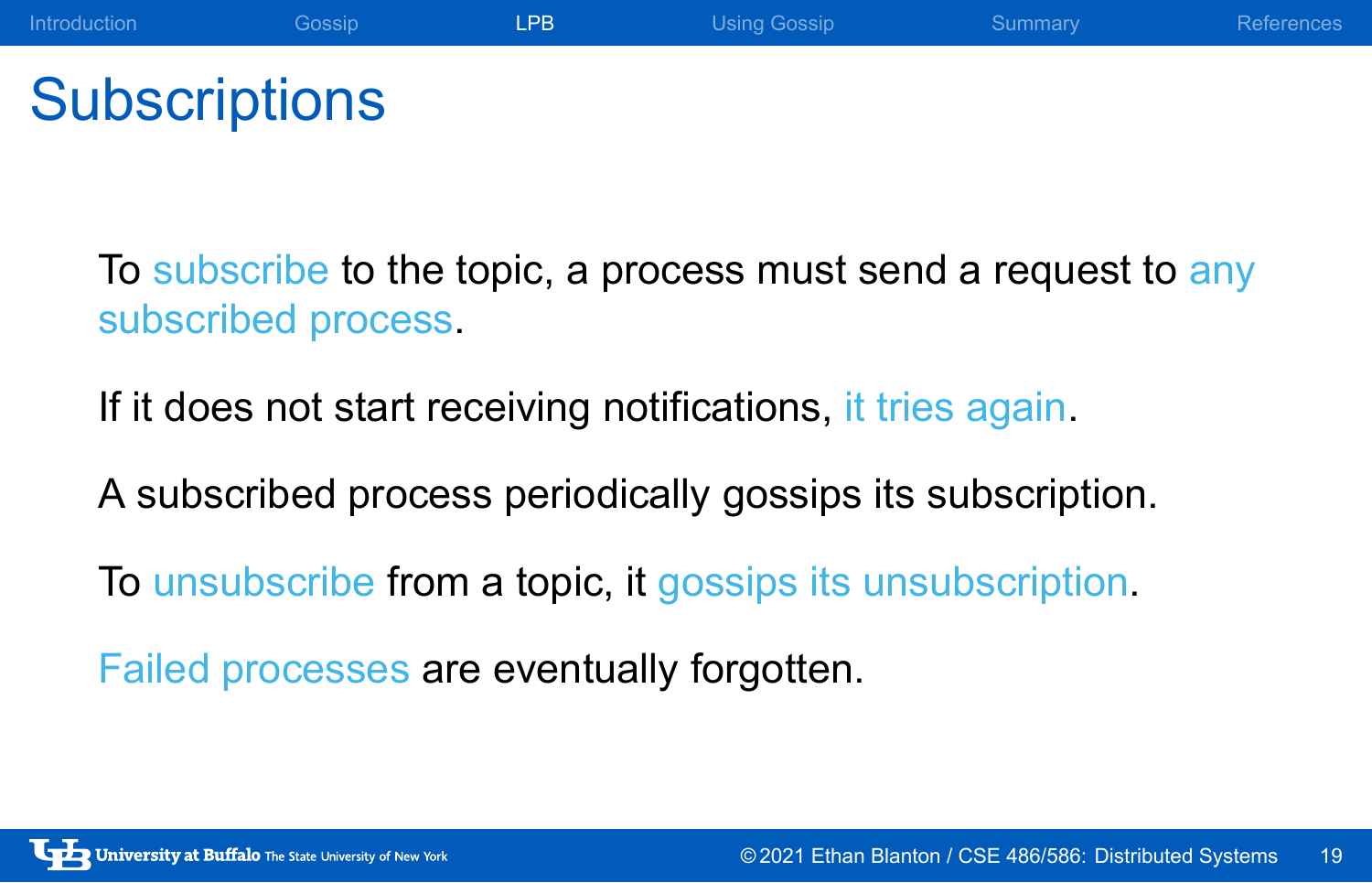### **Partitions**

The group may become partitioned.

This is a condition where:

- There exist sets  $G', G'' \in G$  such that:
- *∀g ∈ G′ , G ̸∈ G′′* and *∀g ∈ G′′ , G ̸∈ G′*

Once this happens, *G′* and *G′′* will remain disjoint.

*l* is selected such that the probability of this is extremely low.

Introduction Cossip **LPB** Using Gossip Summary References

Some privileged processes can be kept by all processes to prevent partition.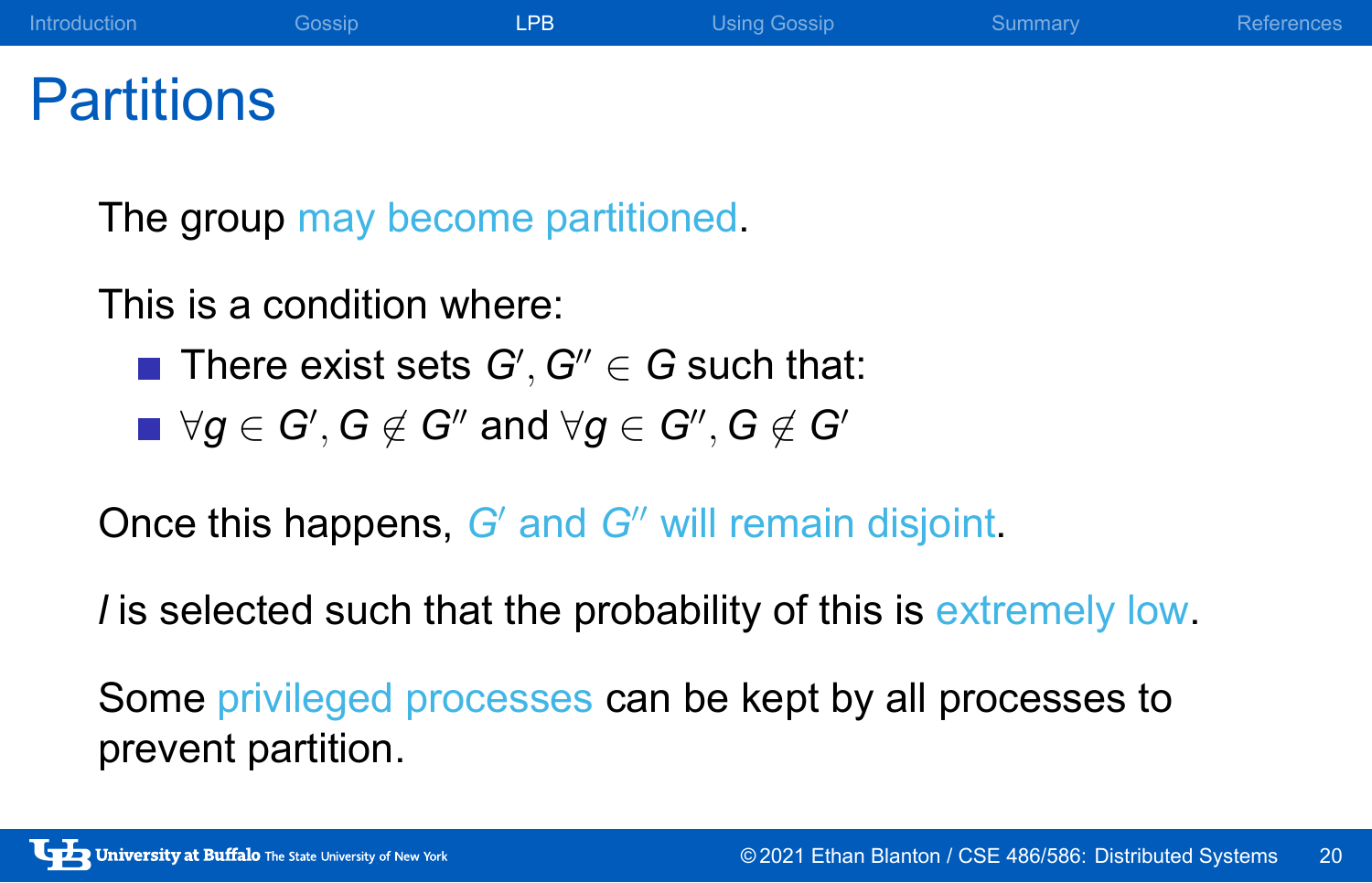## Benefits of *lpbcast*

*LPBCast* adds membership management to simple gossip.

Introduction Cossip **LPB** Using Gossip Summary References

It also adds reliability through *events* and *eventIds*.

It uses a relatively constant bandwidth due to *T*.

Each process only has to know *l* hosts regardless of *|G|*.

Reliability (*l*, other sizes), latency (*T*), and cost (*F*) are configurable.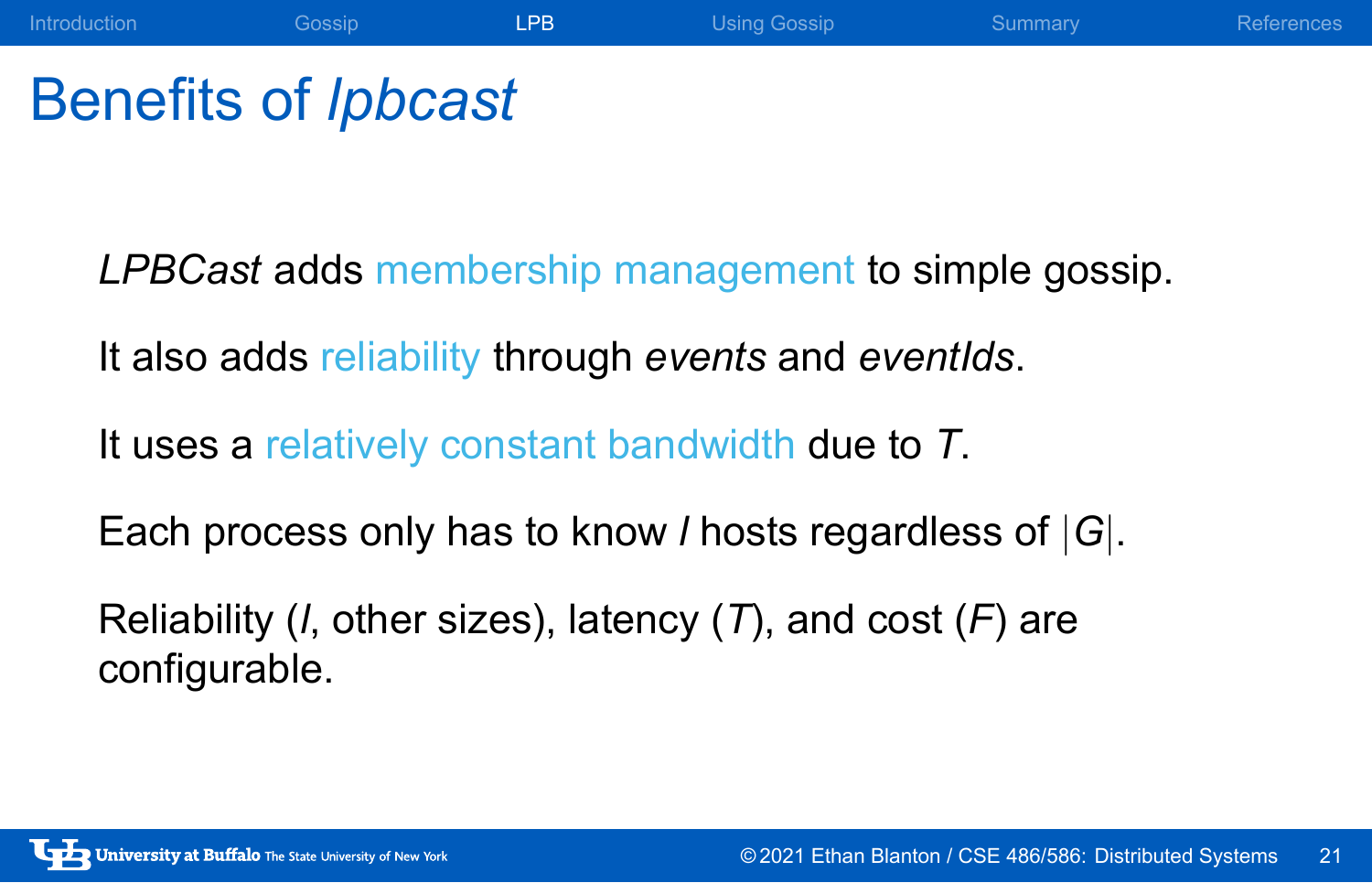# Uses of Gossip

The first use of gossip was in distributed database updates.

Introduction Cossip LPB Using Gossip Summary References

It was later used for maintaining group membership.

Then, for general multicast as in *lpbcast*.

It can be used for failure detection.

It has been used in sensor networks ("IoT").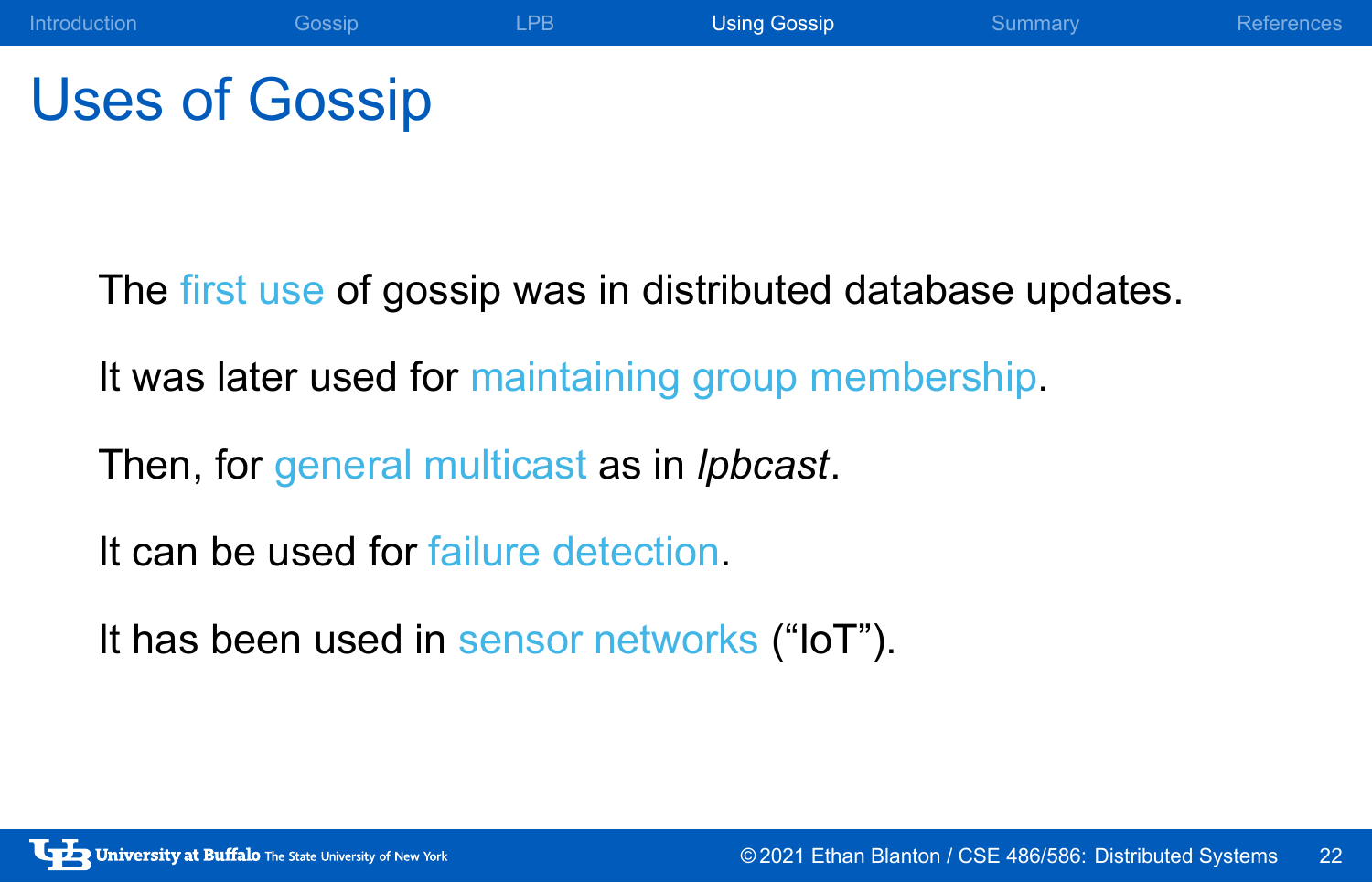## Choosing Gossip

Gossip is appropriate when:

■ The occasional lost message can be tolerated

Introduction Cossip LPB Using Gossip Summary References

- Simple multicast is not reliable enough
- Reliable multicast is too expensive
- Group membership is unstable

Tuning gossip for the application is critical!

What is *|G|*? What should *k* (*l* for *lpbcast*) be?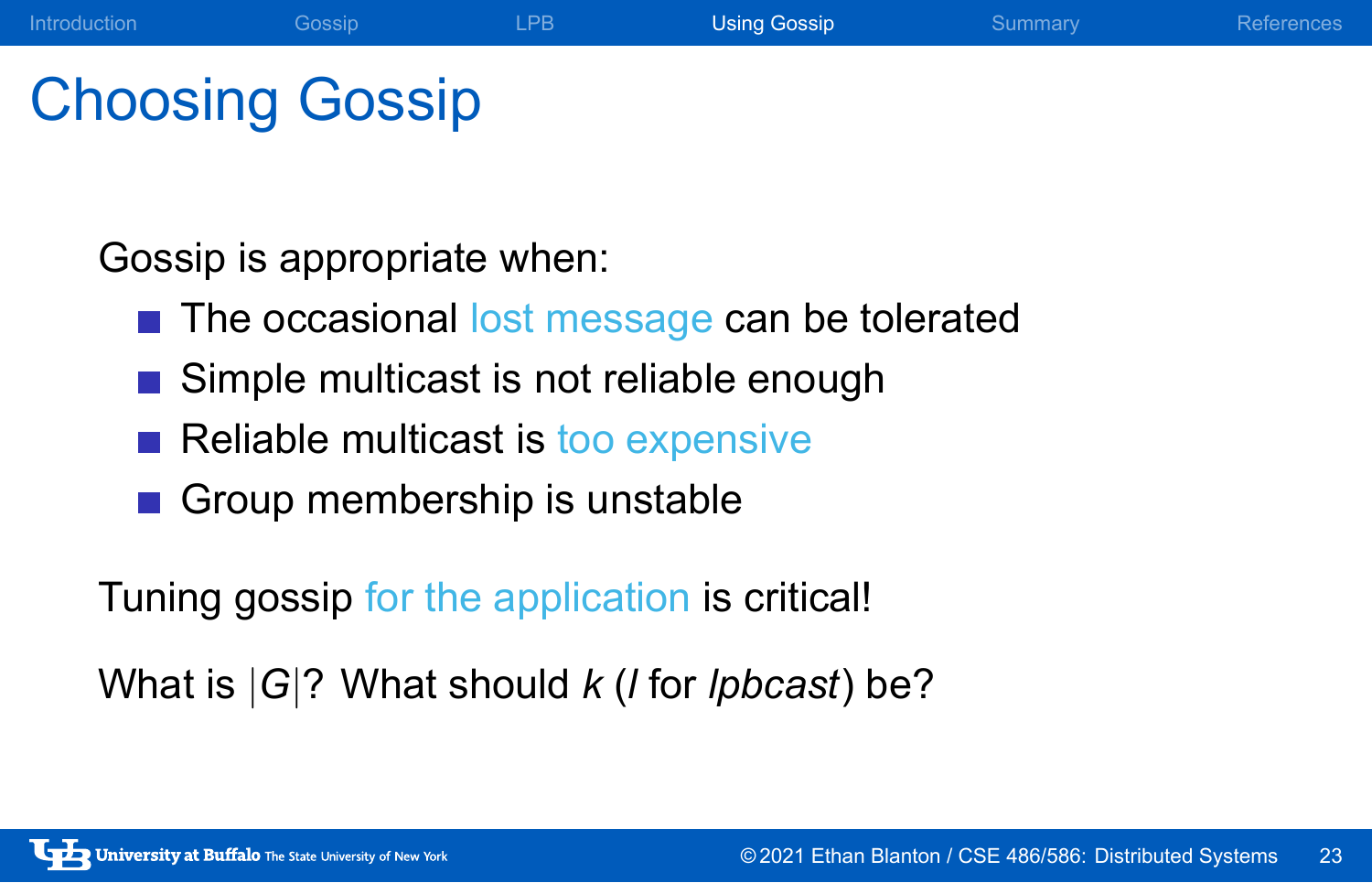# Gossip for Failure Detection

How might we use gossip for failure detection?

Introduction Cossip LPB Using Gossip Summary References

- $\blacksquare$  Is it complete?
- $\blacksquare$  Is it accurate?

What parameters are configurable?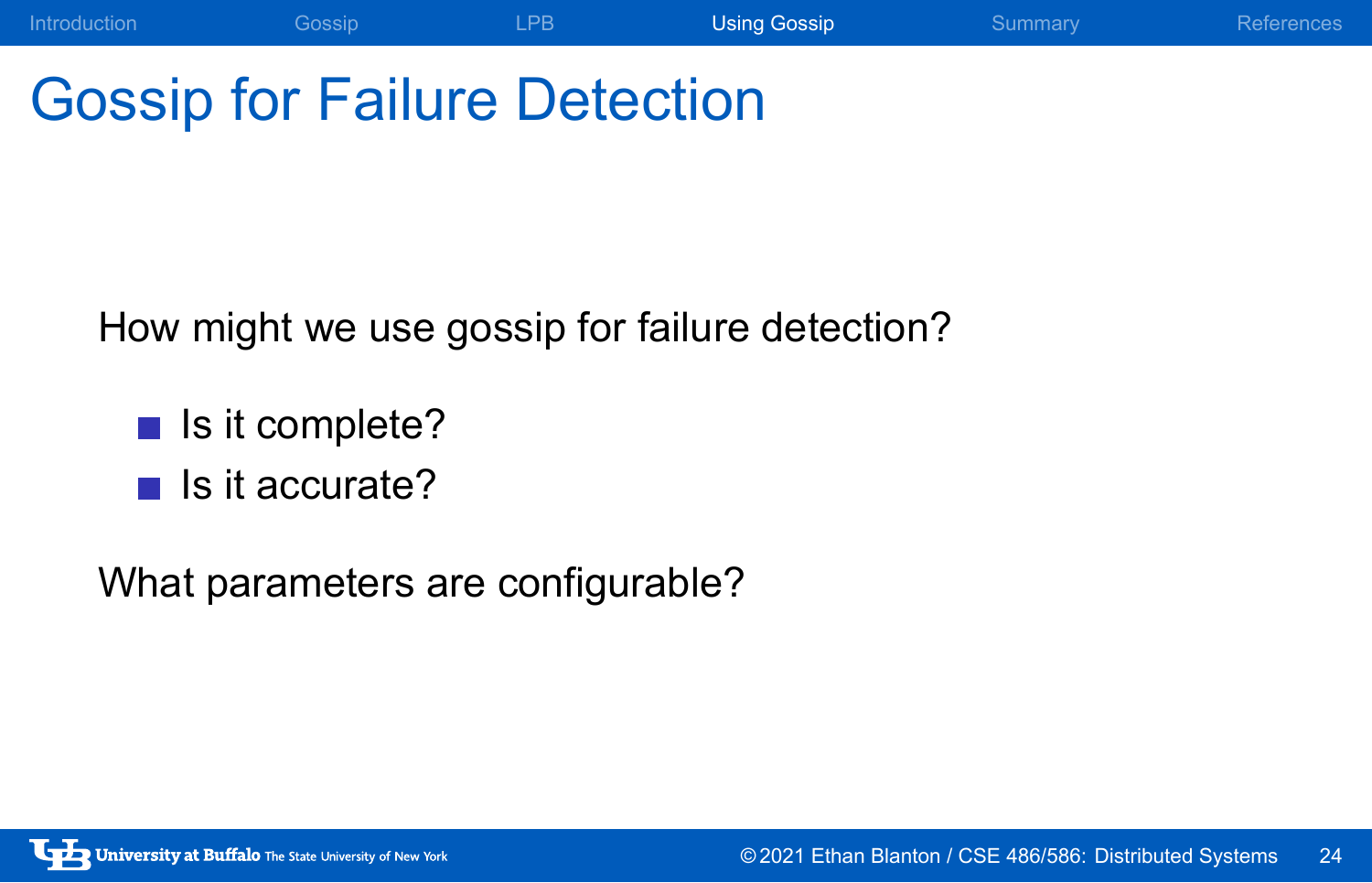## **Summary**

- Gossip protocols provide probabilistic delivery
- Cost is usually about  $c \cdot |G| \log |G|$  per message

Introduction Cossip LPB Using Gossip Summary References

- **Example 1** Lightweight Probabilistic Broadcast solves:
	- **Changing group membership**
	- Process membership knowledge overhead for very large *|G|*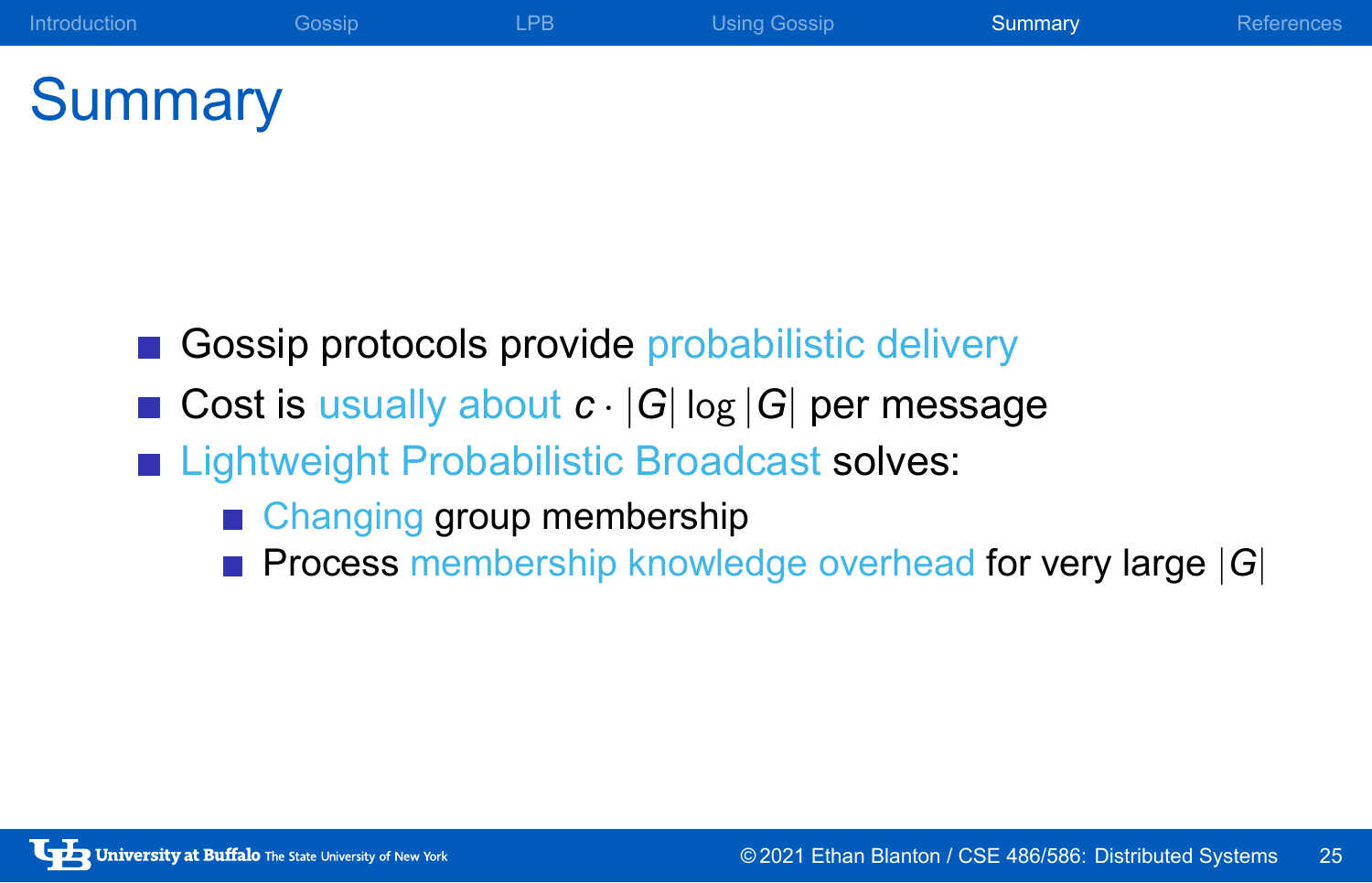### References I

#### **Required Readings**

[3] Patrick T. Eugster et al. "Lightweight Probabilistic Broadcast". In: *Proceedings of the IEEE International Conference on Dependable Systems and Networks*. IEEE, July 2001, pp. 443–452. DOI: 10.1109/dsn.2001.941428. URL: http://se.inf.ethz.ch/people/eugster/papers/lpbcast.pdf.

Introduction Cossip LPB Using Gossip Summary References

#### **Optional Readings**

[1] Norman T. J. Bailey. *The Mathematical Theory of Infections Diseases*. Second. Hafner Press, 1975. ISBN: 9780852642313.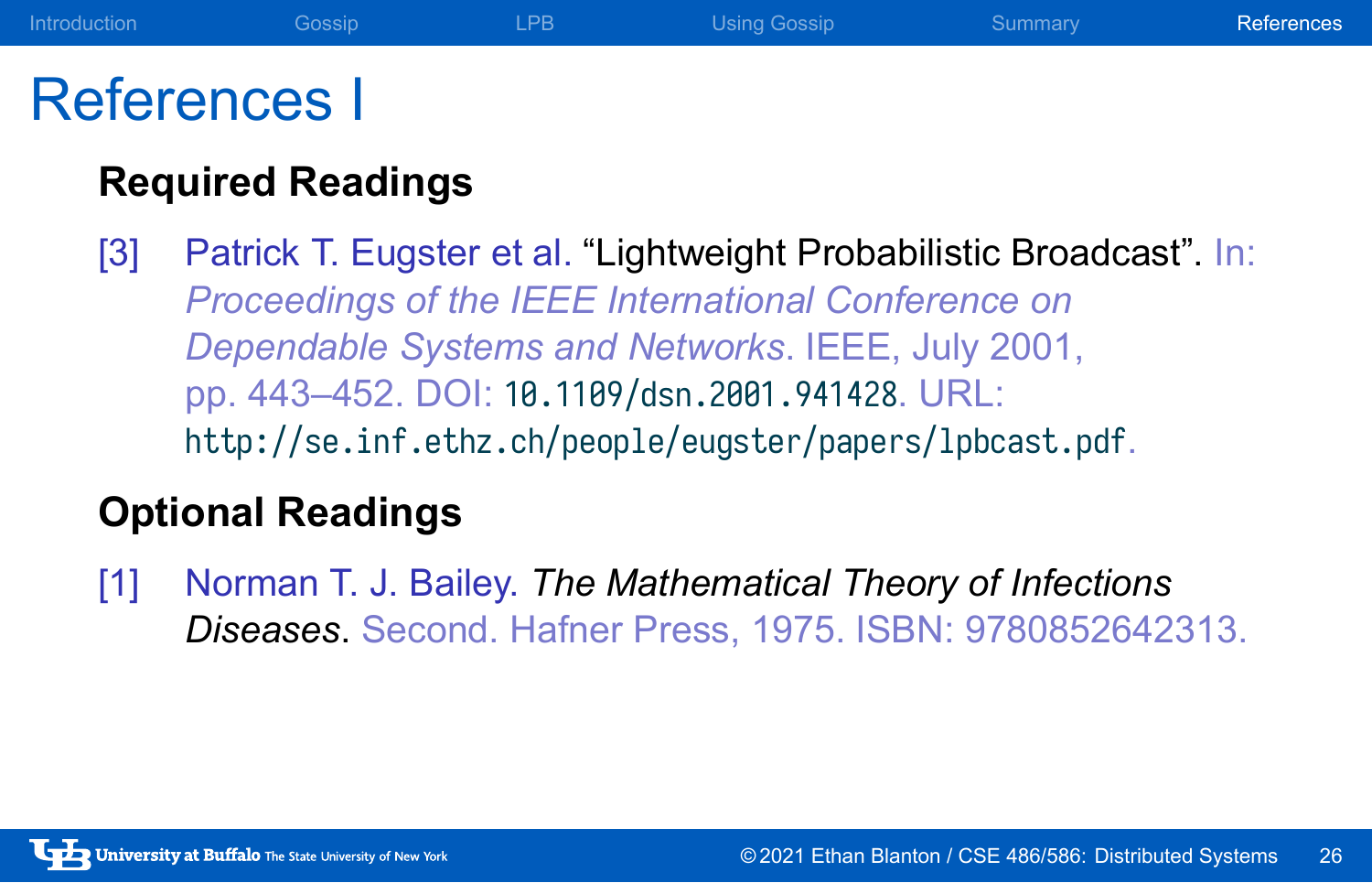### References II

[2] Alan Demers et al. "Epidemic Algorithms for Replicated Database Maintenance". In: *Proceedings of the ACM Symposium on Principles of Distributed Computing*. ACM, Dec. 1987, pp. 1–12. DOI: 10.1145/41840.41841. URL: https://citeseerx.ist.psu.edu/ viewdoc/download?doi=10.1.1.449.8317&rep=rep1&type=pdf.

Introduction Cossip LPB Using Gossip Summary References